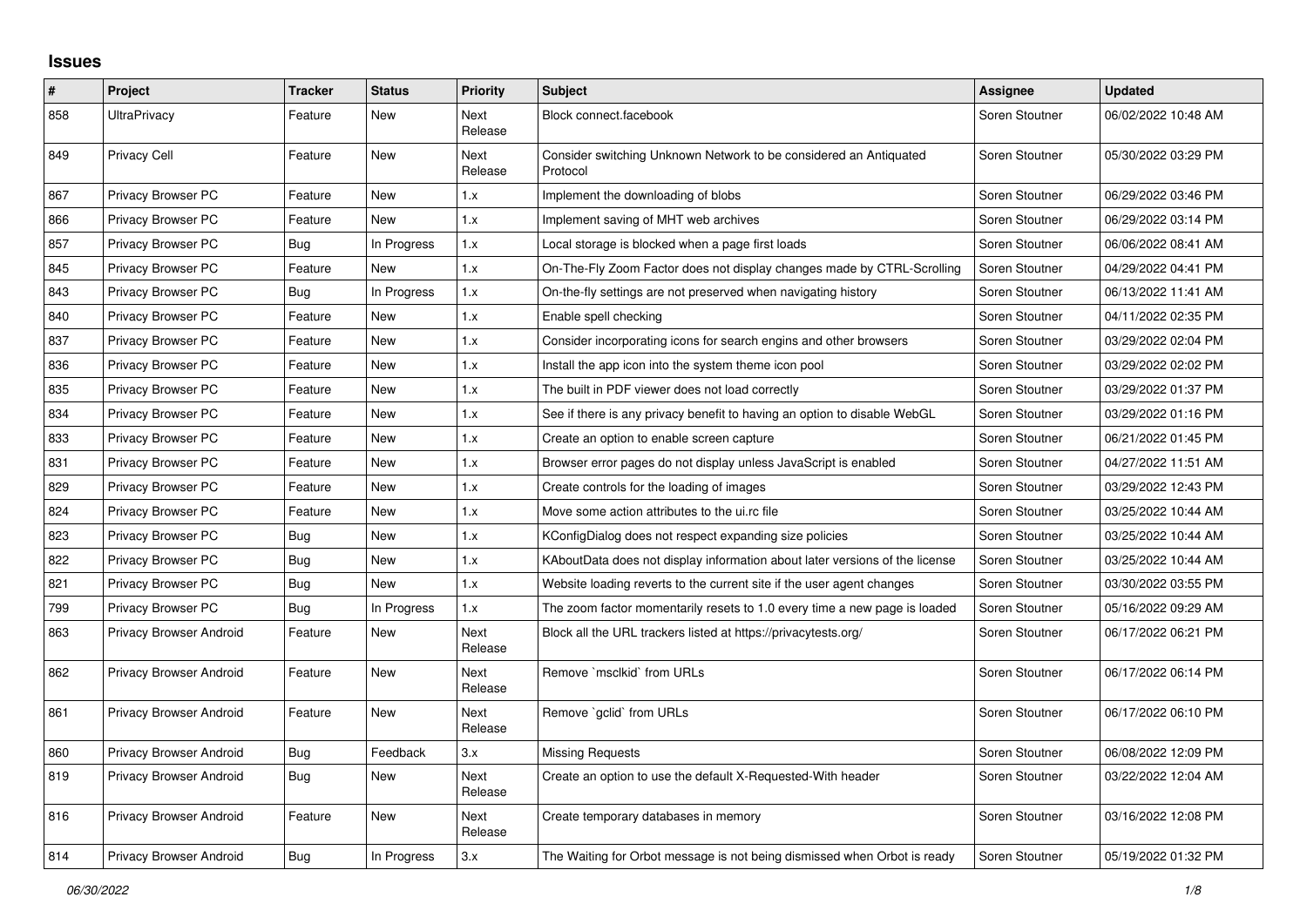| #   | Project                 | <b>Tracker</b> | <b>Status</b> | <b>Priority</b>        | Subject                                                                                                               | Assignee       | <b>Updated</b>      |
|-----|-------------------------|----------------|---------------|------------------------|-----------------------------------------------------------------------------------------------------------------------|----------------|---------------------|
| 807 | Privacy Browser Android | Feature        | New           | Next<br>Release        | If an intent was used to open a tab, it is run again on full restart                                                  | Soren Stoutner | 02/19/2022 10:13 AM |
| 806 | Privacy Browser Android | Feature        | New           | Next<br>Release        | The bookmark activity resets to the root folder after restart                                                         | Soren Stoutner | 02/22/2022 12:14 PM |
| 805 | Privacy Browser Android | Feature        | New           | <b>Next</b><br>Release | Update the night color of the red clear and exit icons                                                                | Soren Stoutner | 02/14/2022 04:43 PM |
| 802 | Privacy Browser Android | Bug            | New           | <b>Next</b><br>Release | The app crashes if the app theme is changed twice in the settings                                                     | Soren Stoutner | 02/05/2022 05:14 PM |
| 792 | Privacy Browser Android | Feature        | New           | Next<br>Release        | Add Clear and Exit explanation to Guide -> Local Storage                                                              | Soren Stoutner | 12/13/2021 10:00 AM |
| 789 | Privacy Browser Android | Feature        | New           | Next<br>Release        | Add text to Guide -> Local Storage regarding cookies being an app level<br>setting                                    | Soren Stoutner | 12/06/2021 10:05 AM |
| 785 | Privacy Browser Android | <b>Bug</b>     | New           | Next<br>Release        | The tab name is replaced by Loading when a file downloads                                                             | Soren Stoutner | 11/27/2021 06:56 PM |
| 784 | Privacy Browser Android | Feature        | New           | 4.x                    | Allow pinch-to-zoom on webpages that want to prohibit it                                                              | Soren Stoutner | 11/23/2021 11:04 AM |
| 782 | Privacy Browser Android | Feature        | New           | Next<br>Release        | Add a cancel action to the save URL snackbar                                                                          | Soren Stoutner | 11/22/2021 12:19 PM |
| 781 | Privacy Browser Android | Feature        | New           | <b>Next</b><br>Release | Modify GetUrlSize to also get the updated file name                                                                   | Soren Stoutner | 11/22/2021 12:06 PM |
| 780 | Privacy Browser Android | Feature        | New           | Next<br>Release        | Change the default file name for saving settings                                                                      | Soren Stoutner | 11/22/2021 09:47 AM |
| 779 | Privacy Browser Android | Feature        | New           | Next<br>Release        | Restrict the File Profider to a subfolder of the cache directory                                                      | Soren Stoutner | 11/22/2021 08:00 AM |
| 778 | Privacy Browser Android | Feature        | New           | <b>Next</b><br>Release | Consider refactoring the About Version string to use Kotlin string templates                                          | Soren Stoutner | 11/18/2021 03:07 PM |
| 766 | Privacy Browser Android | Bug            | New           | Next<br>Release        | MoveToFolderDialog is angry about `compress` on the main thread                                                       | Soren Stoutner | 09/29/2021 04:12 PM |
| 761 | Privacy Browser Android | Feature        | New           | Next<br>Release        | Declare the activity themes in the manifest file instead of programatically in<br>the activities                      | Soren Stoutner | 09/13/2021 01:41 PM |
| 760 | Privacy Browser Android | Feature        | New           | Next<br>Release        | Consider switching some of the ListPreferences to DropDownPreferences                                                 | Soren Stoutner | 09/13/2021 12:29 PM |
| 759 | Privacy Browser Android | Feature        | New           | <b>Next</b><br>Release | Switch the preferences to use the AndroidX libraries                                                                  | Soren Stoutner | 09/20/2021 12:44 PM |
| 757 | Privacy Browser Android | Feature        | New           | Next<br>Release        | Add a donation entry to About > Links                                                                                 | Soren Stoutner | 08/25/2021 12:12 PM |
| 753 | Privacy Browser Android | Feature        | New           | 4.x                    | Add the ability to spoof locartion                                                                                    | Soren Stoutner | 08/20/2021 07:57 AM |
| 747 | Privacy Browser Android | Bug            | New           | Next<br>Release        | When a website has no favorite icon, the favorite icon of the previous website $\vert$ Soren Stoutner<br>is displayed |                | 08/05/2021 10:13 PM |
| 746 | Privacy Browser Android | Feature        | New           | 4.x                    | Completely remove the user agent by deafult                                                                           | Soren Stoutner | 07/15/2021 11:54 AM |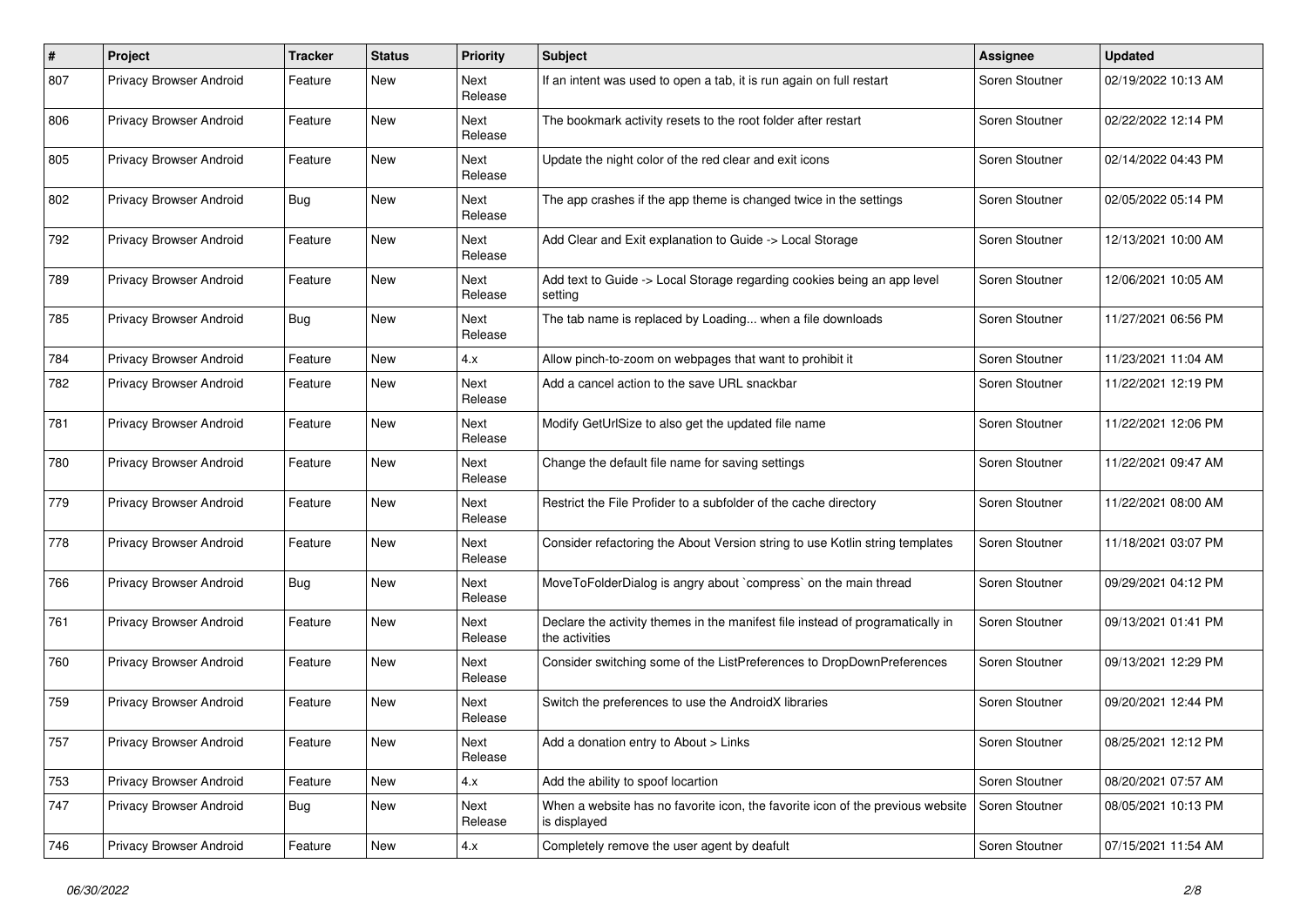| $\#$ | Project                        | <b>Tracker</b> | <b>Status</b> | <b>Priority</b>        | Subject                                                                                                          | Assignee       | <b>Updated</b>      |
|------|--------------------------------|----------------|---------------|------------------------|------------------------------------------------------------------------------------------------------------------|----------------|---------------------|
| 738  | Privacy Browser Android        | Feature        | New           | 3.x                    | Consider mapping CTRL-F to open the search bar                                                                   | Soren Stoutner | 06/07/2021 07:46 PM |
| 727  | Privacy Browser Android        | <b>Bug</b>     | Feedback      | 3.x                    | lssues with rggus                                                                                                | Soren Stoutner | 06/21/2021 10:45 PM |
| 724  | Privacy Browser Android        | Feature        | New           | 3.x                    | Consider re-adding Qwant Lite as a search engine.                                                                | Soren Stoutner | 06/01/2021 07:22 AM |
| 721  | Privacy Browser Android        | Feature        | Feedback      | 3.x                    | Consider adding a lock screen on startup                                                                         | Soren Stoutner | 05/27/2021 10:19 AM |
| 720  | Privacy Browser Android        | Feature        | New           | 3.x                    | Consider adding a Open action to download snackbars                                                              | Soren Stoutner | 05/24/2021 11:51 AM |
| 718  | Privacy Browser Android        | Feature        | New           | Next<br>Release        | Replace all instances of `startActivityForResult()` with<br>registerForActivityResult()`                         | Soren Stoutner | 05/24/2021 10:53 AM |
| 717  | Privacy Browser Android        | Feature        | <b>New</b>    | Next<br>Release        | Make downloading with an external app fallback to using Android's download<br>manager                            | Soren Stoutner | 12/06/2021 07:33 PM |
| 716  | Privacy Browser Android        | Feature        | New           | 3.x                    | Consider replacing the preferences.xml settings implementation with a<br>custom one                              | Soren Stoutner | 05/24/2021 01:53 PM |
| 714  | Privacy Browser Android        | Feature        | New           | 3.x                    | Consider making Monocles the default search engine                                                               | Soren Stoutner | 06/30/2021 07:44 PM |
| 712  | Privacy Browser Android        | Bug            | New           | <b>Next</b><br>Release | Pinned mismatch dialog sometimes pops up when a download finishes                                                | Soren Stoutner | 05/24/2021 10:52 AM |
| 708  | Privacy Browser Android        | Feature        | New           | Next<br>Release        | Allow Save URL to connect to invalid SSL certificates                                                            | Soren Stoutner | 05/24/2021 10:52 AM |
| 707  | Privacy Browser Android        | Feature        | New           | Next<br>Release        | Display certificate infomation in InvalidSslCertificateDialog                                                    | Soren Stoutner | 05/24/2021 10:52 AM |
| 706  | Privacy Browser Android        | Feature        | <b>New</b>    | Next<br>Release        | Display SSL information in View Source                                                                           | Soren Stoutner | 05/24/2021 10:52 AM |
| 705  | Privacy Browser Android        | Feature        | New           | <b>Next</b><br>Release | Remove terms like blacklist and whitelist from the project                                                       | Soren Stoutner | 05/24/2021 10:52 AM |
| 704  | Privacy Browser Android        | Feature        | New           | Next<br>Release        | Unify the highlighting of content URIs in the main WebView activity and in<br><b>View Source</b>                 | Soren Stoutner | 06/26/2021 01:14 PM |
| 703  | <b>Privacy Browser Android</b> | Feature        | New           | Next<br>Release        | Handle `file://` URLs in View Source                                                                             | Soren Stoutner | 05/24/2021 10:52 AM |
| 700  | <b>Privacy Browser Android</b> | <b>Bug</b>     | <b>New</b>    | Next<br>Release        | Restarting in the settings activity does not restore the scroll position                                         | Soren Stoutner | 05/24/2021 10:52 AM |
| 697  | Privacy Browser Android        | Feature        | <b>New</b>    | 3.x                    | Consider getting rid of Fanboy's Social Blocking list                                                            | Soren Stoutner | 04/19/2021 09:40 PM |
| 696  | Privacy Browser Android        | Feature        | New           | <b>Next</b><br>Release | Standardize the verb tense in the settings                                                                       | Soren Stoutner | 05/24/2021 10:52 AM |
| 693  | <b>Privacy Browser Android</b> | <b>Bug</b>     | <b>New</b>    | Next<br>Release        | Fix a crash if the SSL Certificate Error dialog is display when the app restarts                                 | Soren Stoutner | 05/24/2021 10:51 AM |
| 692  | Privacy Browser Android        | <b>Bug</b>     | New           | Next<br>Release        | Fix a crash when the HTTP authentication dialog is displayed when the app is<br>restarted                        | Soren Stoutner | 02/18/2022 08:31 PM |
| 691  | Privacy Browser Android        | Feature        | New           | Next<br>Release        | Consider updating the red text in night mode to match that of this screenshot                                    | Soren Stoutner | 05/24/2021 10:51 AM |
| 690  | Privacy Browser Android        | Feature        | New           | Next<br>Release        | The startup logo is displayed when returning to the main activity if the app is<br>restarted from a sub activity | Soren Stoutner | 05/24/2021 10:51 AM |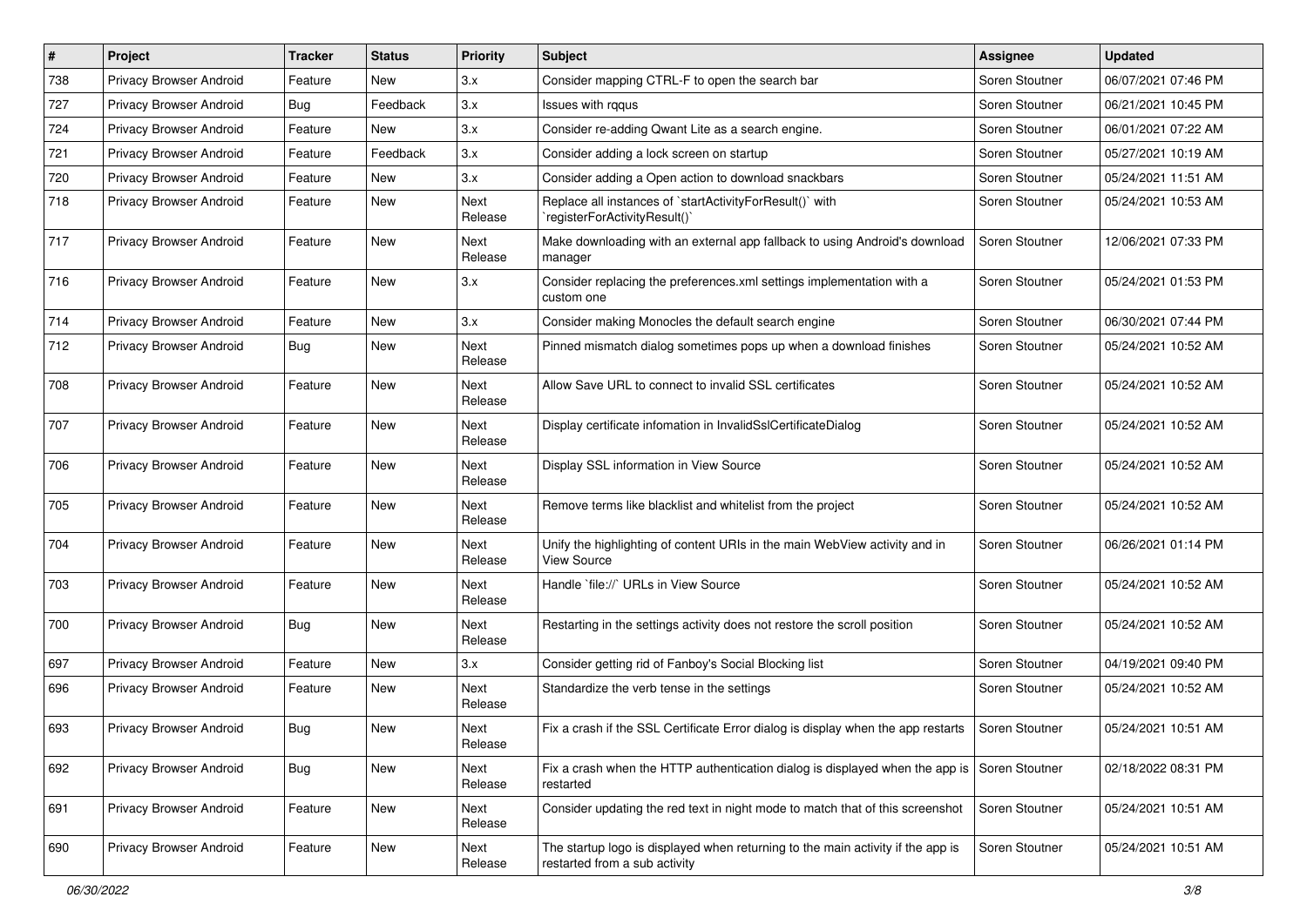| #   | Project                 | <b>Tracker</b> | <b>Status</b> | <b>Priority</b>        | Subject                                                                                   | Assignee       | <b>Updated</b>      |
|-----|-------------------------|----------------|---------------|------------------------|-------------------------------------------------------------------------------------------|----------------|---------------------|
| 689 | Privacy Browser Android | <b>Bug</b>     | New           | Next<br>Release        | ActionMode Not Displaying in Guide and About on newer WebViews                            | Soren Stoutner | 05/31/2022 09:11 PM |
| 688 | Privacy Browser Android | Feature        | New           | Next<br>Release        | MHT Files Show `ERR_ACCESS_DENIED` when the theme is toggled                              | Soren Stoutner | 05/24/2021 10:51 AM |
| 682 | Privacy Browser Android | Feature        | New           | <b>Next</b><br>Release | Add the version number to the file name when saving About > Version and<br>the Logcat     | Soren Stoutner | 05/24/2021 10:50 AM |
| 681 | Privacy Browser Android | Feature        | New           | <b>Next</b><br>Release | Consider shortening the snackbars displays after saving About > Version and<br>the Logcat | Soren Stoutner | 05/24/2021 10:50 AM |
| 679 | Privacy Browser Android | Feature        | New           | 3.x                    | Consider making MetaGer the default search engine and homepage                            | Soren Stoutner | 01/17/2022 03:08 PM |
| 673 | Privacy Browser Android | Feature        | New           | Next<br>Release        | Add an option to save View Source                                                         | Soren Stoutner | 05/24/2021 10:50 AM |
| 672 | Privacy Browser Android | Feature        | New           | Next<br>Release        | Create a special encryption dialog for content:// URLs                                    | Soren Stoutner | 05/24/2021 10:50 AM |
| 670 | Privacy Browser Android | Feature        | New           | 3.x                    | Refactor the deprecated AsyncTasks                                                        | Soren Stoutner | 09/15/2021 05:31 PM |
| 666 | Privacy Browser Android | Feature        | New           | 3.x                    | Consider adding swipe options to the bookmarks activity                                   | Soren Stoutner | 02/15/2021 02:09 PM |
| 662 | Privacy Browser Android | Feature        | New           | 4.x                    | Packet Capture                                                                            | Soren Stoutner | 01/28/2021 09:39 PM |
| 655 | Privacy Browser Android | <b>Bug</b>     | New           | <b>Next</b><br>Release | Privacy Browser crashes if it is restarted while the PinnedMismatchDialog is<br>displayed | Soren Stoutner | 05/24/2021 10:50 AM |
| 653 | Privacy Browser Android | Feature        | New           | 3.x                    | Make the URL a hyperlink in the Request details                                           | Soren Stoutner | 01/28/2021 08:55 PM |
| 647 | Privacy Browser Android | Feature        | New           | 4.x                    | Consider making WebView NestedScrolling aware                                             | Soren Stoutner | 12/11/2020 04:35 PM |
| 640 | Privacy Browser Android | Feature        | New           | 4.x                    | Create an interactive way to load individual images                                       | Soren Stoutner | 11/16/2020 10:48 AM |
| 639 | Privacy Browser Android | Feature        | New           | 3.x                    | Create a download manager                                                                 | Soren Stoutner | 11/16/2020 10:28 AM |
| 635 | Privacy Browser Android | Feature        | New           | 3.x                    | <b>Block CNAME spoofing</b>                                                               | Soren Stoutner | 10/29/2020 09:29 AM |
| 634 | Privacy Browser Android | Feature        | New           | 3.x                    | Add a domain setting that prevents the phone from sleeping                                | Soren Stoutner | 11/10/2020 01:28 PM |
| 633 | Privacy Browser Android | Feature        | Feedback      | 3.x                    | Restore edits in the URL bar when switching tabs.                                         | Soren Stoutner | 05/14/2021 10:29 PM |
| 632 | Privacy Browser Android | <b>Bug</b>     | New           | 3.x                    | Bookmark menu size in portrait and landscape                                              | Soren Stoutner | 10/14/2020 10:41 AM |
| 631 | Privacy Browser Android | Feature        | Feedback      | 3.x                    | Undo a closed tab                                                                         | Soren Stoutner | 05/07/2022 12:00 AM |
| 627 | Privacy Browser Android | Feature        | New           | Next<br>Release        | Consider theming the snackbar                                                             | Soren Stoutner | 05/24/2021 10:50 AM |
| 626 | Privacy Browser Android | Feature        | In Progress   | Next<br>Release        | Snackbars are too high on the screen if Android is using the gesture interface            | Soren Stoutner | 05/27/2022 02:11 PM |
| 621 | Privacy Browser Android | Bug            | New           | Next<br>Release        | The loading blocklists screen sometimes shows on top of other elements<br>when restarting | Soren Stoutner | 05/24/2021 10:49 AM |
| 614 | Privacy Browser Android | Feature        | New           | 3.x                    | Consider using the Roboto font                                                            | Soren Stoutner | 09/04/2020 03:44 PM |
| 612 | Privacy Browser Android | Feature        | New           | 3.x                    | Consider adding a bookmark all button                                                     | Soren Stoutner | 09/02/2020 02:30 PM |
| 602 | Privacy Browser Android | Feature        | New           | 4.x                    | Add the option to block remote fonts                                                      | Soren Stoutner | 10/05/2020 10:46 AM |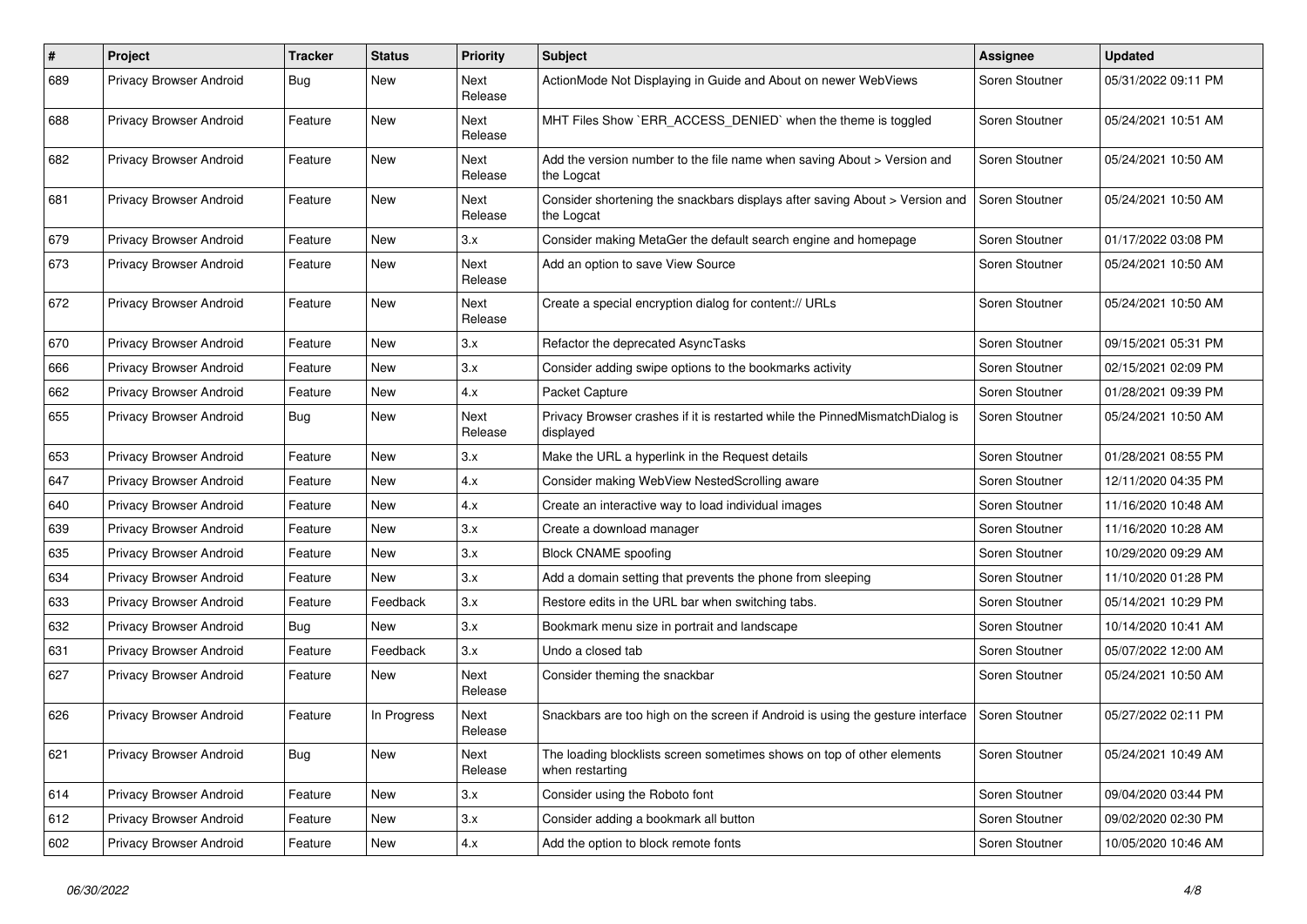| $\vert$ # | Project                        | <b>Tracker</b> | <b>Status</b> | <b>Priority</b> | Subject                                                                               | <b>Assignee</b> | <b>Updated</b>      |
|-----------|--------------------------------|----------------|---------------|-----------------|---------------------------------------------------------------------------------------|-----------------|---------------------|
| 598       | Privacy Browser Android        | Feature        | New           | 3.x             | Attempt to combine themed drawables using ResourcesCompat                             | Soren Stoutner  | 09/18/2020 08:24 PM |
| 597       | Privacy Browser Android        | Feature        | New           | 3.x             | Convert the blocklists to a ViewModel                                                 | Soren Stoutner  | 10/09/2020 09:57 AM |
| 594       | <b>Privacy Browser Android</b> | Feature        | New           | 3.x             | Migrate NoSwipeViewPager from ViewPager to ViewPager2                                 | Soren Stoutner  | 07/28/2020 03:24 PM |
| 590       | Privacy Browser Android        | Feature        | New           | 3.x             | Setup Dependency Verification                                                         | Soren Stoutner  | 07/18/2020 09:11 PM |
| 587       | Privacy Browser Android        | Feature        | New           | 3.x             | Switch WebViewPagerAdapter to FragmentStateAdapter                                    | Soren Stoutner  | 06/25/2020 01:06 PM |
| 586       | Privacy Browser Android        | Feature        | New           | 3.x             | Disable the Referer header on resource requests by default                            | Soren Stoutner  | 04/13/2021 08:51 AM |
| 585       | Privacy Browser Android        | Feature        | New           | 4.x             | Create a JavaScript debug console                                                     | Soren Stoutner  | 06/20/2020 12:33 PM |
| 581       | Privacy Browser Android        | Feature        | New           | 4.x             | Display redirects in the web history                                                  | Soren Stoutner  | 09/08/2020 09:25 AM |
| 579       | Privacy Browser Android        | Feature        | New           | 3.x             | Consider overriding the text color highlight in the WebView                           | Soren Stoutner  | 04/16/2021 10:53 PM |
| 574       | Privacy Browser Android        | Feature        | New           | 4.x             | Add an option to disable WebSockets                                                   | Soren Stoutner  | 05/25/2020 08:58 AM |
| 570       | Privacy Browser Android        | Feature        | New           | 3.x             | address bar pulldown option                                                           | Soren Stoutner  | 05/18/2020 11:55 PM |
| 565       | Privacy Browser Android        | Feature        | New           | 3.x             | See if it is possible to download a file contained in a blob.                         | Soren Stoutner  | 05/21/2021 09:06 AM |
| 563       | Privacy Browser Android        | <b>Bug</b>     | New           | 4.x             | Double-tap (to toggle full screen browsing mode) also "registers" as single<br>click. | Soren Stoutner  | 06/04/2020 10:04 AM |
| 553       | Privacy Browser Android        | Feature        | New           | 4.x             | Show which TLS version is used in a tab connection                                    | Soren Stoutner  | 04/11/2020 10:18 AM |
| 538       | Privacy Browser Android        | Feature        | New           | 3.x             | Intercept "download" commands and allow for in-browser viewing                        | Soren Stoutner  | 03/23/2020 09:18 AM |
| 532       | Privacy Browser Android        | Feature        | New           | 3.x             | Create search functionality for resource requests                                     | Soren Stoutner  | 03/13/2020 03:23 PM |
| 531       | Privacy Browser Android        | Feature        | New           | 3.x             | Batch domain settings deletion                                                        | Soren Stoutner  | 03/09/2020 12:09 PM |
| 530       | Privacy Browser Android        | Feature        | New           | 4.x             | Text-Only mod                                                                         | Soren Stoutner  | 04/20/2020 01:35 PM |
| 529       | Privacy Browser Android        | Feature        | New           | 4.x             | Design Privacy Browser for other mobile environments                                  | Soren Stoutner  | 04/11/2020 03:16 PM |
| 527       | Privacy Browser Android        | Feature        | New           | 4.x             | Privacy Browser + Orbot is being blocked by CloudFlare                                | Soren Stoutner  | 06/20/2020 12:13 AM |
| 525       | Privacy Browser Android        | Feature        | New           | 3.x             | Consider adding a secondary tab interface that fills the entire screen                | Soren Stoutner  | 09/02/2020 02:33 PM |
| 521       | Privacy Browser Android        | Feature        | New           | 3.x             | Optionally save scroll position with bookmarks                                        | Soren Stoutner  | 01/08/2020 09:34 PM |
| 517       | Privacy Browser Android        | Feature        | New           | 3.x             | Allow importing of PBS files through intents                                          | Soren Stoutner  | 01/03/2020 09:51 PM |
| 509       | Privacy Browser Android        | Feature        | New           | 3.x             | Add "open in new task" command                                                        | Soren Stoutner  | 11/19/2020 11:10 PM |
| 508       | Privacy Browser Android        | Feature        | In Progress   | 3.x             | Activate Keyboard incognito mode                                                      | Soren Stoutner  | 11/19/2020 11:12 PM |
| 502       | Privacy Browser Android        | Feature        | New           | 3.x             | Create a user configurble URL modification                                            | Soren Stoutner  | 04/19/2022 12:27 PM |
| 500       | Privacy Browser Android        | Feature        | New           | 4.x             | Offer option to disable styles on a page                                              | Soren Stoutner  | 09/07/2019 06:35 AM |
| 499       | Privacy Browser Android        | Feature        | New           | 4.x             | Offer option to open a given frame in a new tab                                       | Soren Stoutner  | 09/07/2019 06:34 AM |
| 497       | Privacy Browser Android        | Feature        | New           | 4.x             | Add blocklist options to filter by request type                                       | Soren Stoutner  | 09/07/2019 06:28 AM |
| 495       | Privacy Browser Android        | Feature        | New           | 4.x             | Remove the Sec-Fetch headers                                                          | Soren Stoutner  | 09/10/2019 10:34 PM |
| 492       | Privacy Browser Android        | Feature        | New           | 4.x             | Offer Ability to Disable Clicked Link Color Changes                                   | Soren Stoutner  | 09/07/2019 05:40 AM |
| 490       | Privacy Browser Android        | Feature        | New           | 3.x             | Make links clickable in View Source                                                   | Soren Stoutner  | 08/30/2019 09:02 PM |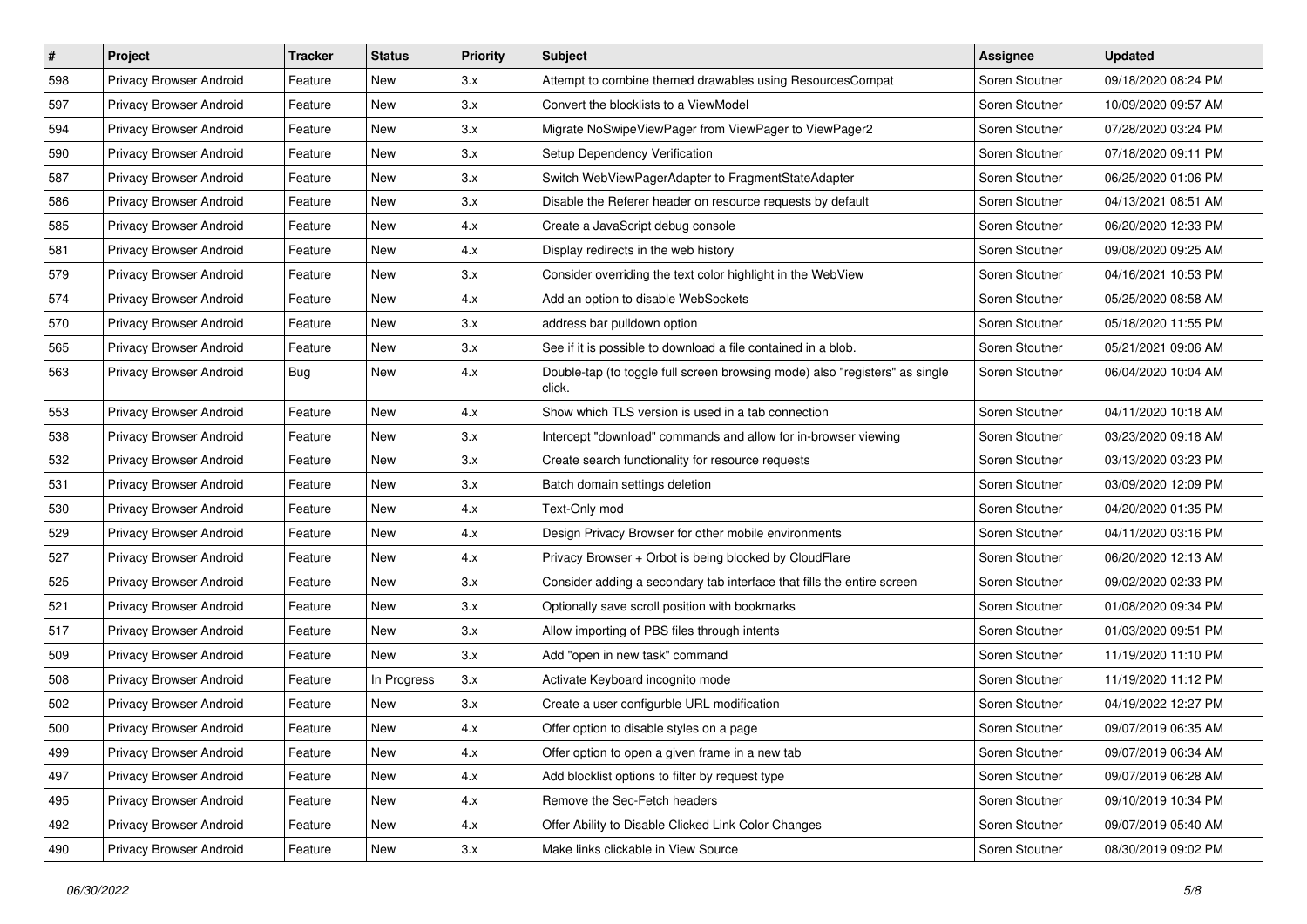| #   | Project                 | <b>Tracker</b> | <b>Status</b> | <b>Priority</b> | Subject                                                                                 | Assignee       | <b>Updated</b>      |
|-----|-------------------------|----------------|---------------|-----------------|-----------------------------------------------------------------------------------------|----------------|---------------------|
| 488 | Privacy Browser Android | Feature        | New           | 4.x             | Add option to download media links from a website                                       | Soren Stoutner | 08/20/2019 08:49 AM |
| 485 | Privacy Browser Android | Feature        | New           | 4.x             | Add an option to download videos                                                        | Soren Stoutner | 08/20/2019 08:50 AM |
| 481 | Privacy Browser Android | Feature        | New           | 4.x             | Create an option to restrict the definition of third-party to exact domain<br>matches   | Soren Stoutner | 07/24/2019 12:49 PM |
| 475 | Privacy Browser Android | Feature        | New           | 4.x             | Add option to not let websites use Accelerometer and Gyroscope data                     | Soren Stoutner | 07/22/2019 10:26 AM |
| 471 | Privacy Browser Android | Feature        | New           | 4.x             | Sanitize the URL before loading a redirect                                              | Soren Stoutner | 07/17/2019 03:55 PM |
| 460 | Privacy Browser Android | Feature        | New           | 3.x             | Create a search function for bookmarks                                                  | Soren Stoutner | 06/03/2019 09:48 PM |
| 459 | Privacy Browser Android | Feature        | New           | 3.x             | Created a sophisticated Import/Export preview/control interface                         | Soren Stoutner | 06/01/2019 01:18 PM |
| 446 | Privacy Browser Android | Feature        | New           | 3.x             | Consider adding an option to display bookmarks in the body of new tabs                  | Soren Stoutner | 12/28/2020 07:40 AM |
| 442 | Privacy Browser Android | Feature        | New           | 4.x             | Use the blocklists to modify page elements                                              | Soren Stoutner | 11/29/2021 09:45 AM |
| 438 | Privacy Browser Android | <b>Bug</b>     | New           | 3.x             | Fix the touch animation on the tabs                                                     | Soren Stoutner | 07/20/2019 12:35 PM |
| 425 | Privacy Browser Android | Feature        | New           | 4.x             | Allow reordering of tabs                                                                | Soren Stoutner | 05/02/2019 01:12 PM |
| 422 | Privacy Browser Android | <b>Bug</b>     | New           | 4.x             | User agent settings are not applied on redirects via URL shorteners.                    | Soren Stoutner | 11/19/2020 10:26 PM |
| 409 | Privacy Browser Android | Feature        | New           | 4.x             | Enable/disable first-party cookies by WebView                                           | Soren Stoutner | 12/06/2021 10:04 AM |
| 407 | Privacy Browser Android | Feature        | New           | Next<br>Release | Change the domain settings switches to drop down lists that include "system<br>default" | Soren Stoutner | 11/19/2020 11:06 PM |
| 405 | Privacy Browser Android | Feature        | New           | 4.x             | Make the resource requests activity interactive                                         | Soren Stoutner | 08/22/2020 09:25 AM |
| 403 | Privacy Browser Android | Feature        | New           | 4.x             | Disable HTTP ping                                                                       | Soren Stoutner | 04/06/2019 11:19 PM |
| 402 | Privacy Browser Android | Feature        | New           | 3.x             | Bookmark display order is not always updated                                            | Soren Stoutner | 05/24/2021 10:44 AM |
| 391 | Privacy Browser Android | Feature        | New           | 3.x             | Convert domains fragment declaration from Java to XML                                   | Soren Stoutner | 04/10/2019 02:03 PM |
| 390 | Privacy Browser Android | Feature        | New           | 3.x             | Refactor the alert dialogs                                                              | Soren Stoutner | 02/25/2019 12:42 PM |
| 386 | Privacy Browser Android | Feature        | New           | 3.x             | Fix the WebView scroll indicator to work with all backgrounds                           | Soren Stoutner | 02/16/2019 02:29 PM |
| 385 | Privacy Browser Android | Feature        | New           | 3.x             | Fix the ClickableViewAccessibility of MainWebViewActivity                               | Soren Stoutner | 02/15/2019 04:37 PM |
| 384 | Privacy Browser Android | Feature        | New           | 3.x             | Verify accessibility design                                                             | Soren Stoutner | 02/15/2019 04:31 PM |
| 381 | Privacy Browser Android | Feature        | New           | 3.x             | Add a search option to the logcat                                                       | Soren Stoutner | 02/09/2019 09:13 PM |
| 380 | Privacy Browser Android | Feature        | <b>New</b>    | 3.x             | Add a search option to View Source                                                      | Soren Stoutner | 02/09/2019 09:13 PM |
| 379 | Privacy Browser Android | Feature        | New           | 3.x             | Colorize the output of View Source                                                      | Soren Stoutner | 02/09/2019 09:12 PM |
| 378 | Privacy Browser Android | Feature        | New           | 3.x             | Colorize the logcat output                                                              | Soren Stoutner | 02/09/2019 09:10 PM |
| 376 | Privacy Browser Android | Feature        | New           | 4.x             | Add a filter to block cookie warnings                                                   | Soren Stoutner | 02/07/2019 08:45 PM |
| 369 | Privacy Browser Android | Feature        | New           | 3.x             | Switch from Java to Kotlin                                                              | Soren Stoutner | 01/14/2020 03:06 PM |
| 356 | Privacy Browser Android | Feature        | New           | 3.x             | Automatically clear cookies according to certain specifications                         | Soren Stoutner | 12/17/2018 09:31 PM |
| 353 | Privacy Browser Android | Feature        | New           | 3.x             | Update About -> Version to use CardViews                                                | Soren Stoutner | 09/12/2020 10:51 AM |
| 342 | Privacy Browser Android | Feature        | New           | 4.x             | Update the column names in the Bookmarks and Domains databases to add<br>underscores    | Soren Stoutner | 12/14/2018 01:22 PM |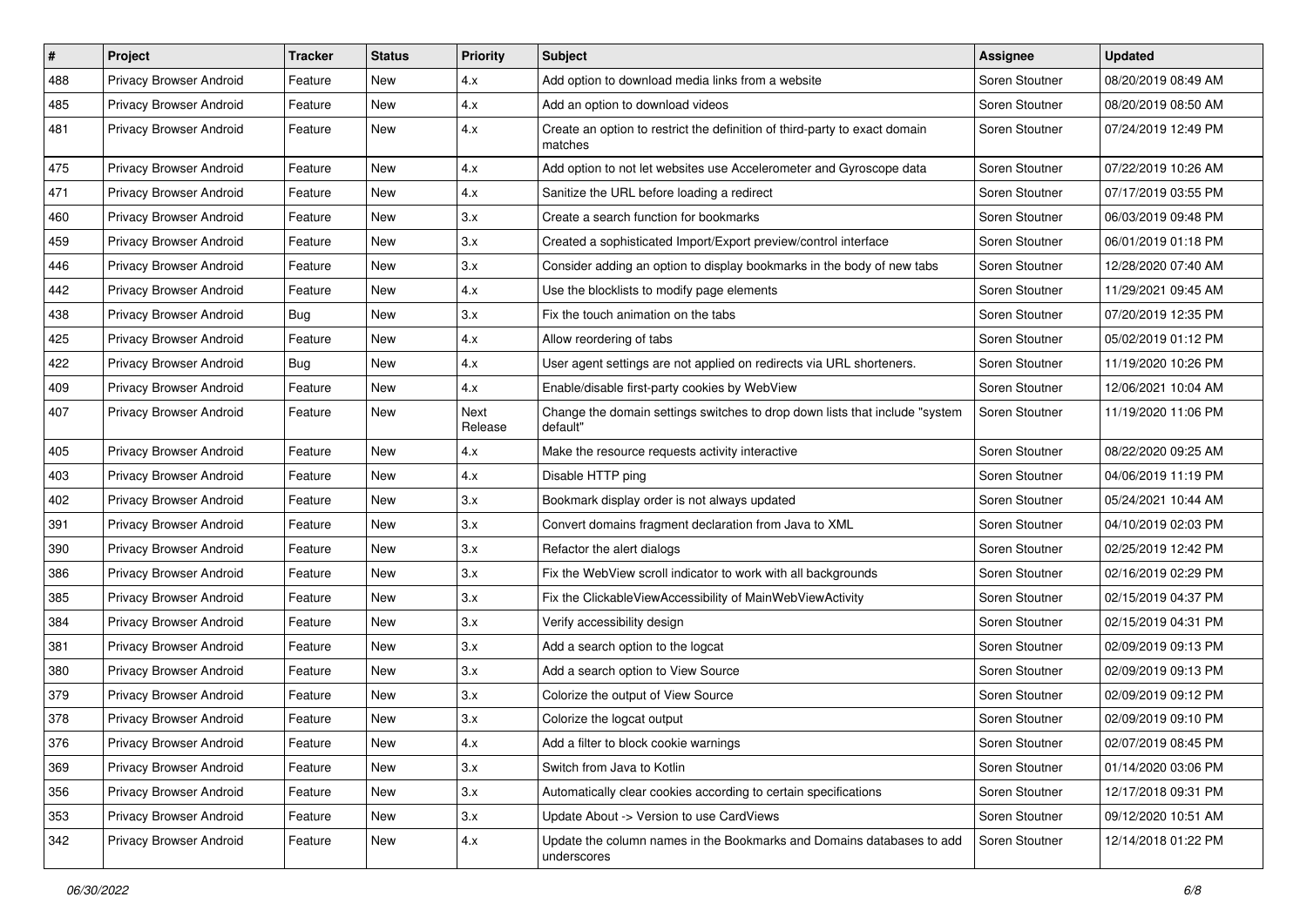| #   | Project                        | <b>Tracker</b> | <b>Status</b> | <b>Priority</b> | Subject                                                                                                         | Assignee       | <b>Updated</b>      |
|-----|--------------------------------|----------------|---------------|-----------------|-----------------------------------------------------------------------------------------------------------------|----------------|---------------------|
| 337 | Privacy Browser Android        | Feature        | New           | 4.x             | Add option to customize ACCEPT headers.                                                                         | Soren Stoutner | 10/18/2018 02:58 AM |
| 335 | Privacy Browser Android        | Feature        | New           | 4.x             | Implement Tor proxying per Privacy WebView                                                                      | Soren Stoutner | 10/01/2018 10:30 AM |
| 331 | Privacy Browser Android        | Feature        | New           | 3.x             | Switch icons to Google's new rounded option                                                                     | Soren Stoutner | 09/12/2018 03:19 PM |
| 328 | Privacy Browser Android        | Feature        | New           | 3.x             | Investigate the possibility of storing the processed blocklists in SQLite<br>databases to speed up app loading. | Soren Stoutner | 05/23/2019 01:35 PM |
| 322 | <b>Privacy Browser Android</b> | Feature        | New           | 4.x             | Consider using the Bromite SystemWebView instead of creating Privacy<br>WebView                                 | Soren Stoutner | 08/07/2018 01:53 PM |
| 318 | Privacy Browser Android        | Feature        | <b>New</b>    | 3.x             | Automatically import and export settings and bookmarks                                                          | Soren Stoutner | 09/02/2020 02:32 PM |
| 303 | Privacy Browser Android        | Feature        | New           | 3.x             | List which blocklists are activated in the Requests activity                                                    | Soren Stoutner | 07/03/2018 11:51 PM |
| 294 | Privacy Browser Android        | Bug            | New           | 3.x             | The HTTP authentication dialog displays several times for one website                                           | Soren Stoutner | 10/31/2018 11:13 AM |
| 290 | Privacy Browser Android        | Feature        | <b>New</b>    | 3.x             | Refactor Domain Settings to remove duplicate code                                                               | Soren Stoutner | 10/31/2018 11:14 AM |
| 289 | Privacy Browser Android        | Feature        | New           | 3.x             | Create a local homepage                                                                                         | Soren Stoutner | 05/17/2019 01:52 PM |
| 286 | Privacy Browser Android        | <b>Bug</b>     | <b>New</b>    | 4.x             | Bugs when leaving a JavaScript enabled page for one that isn't                                                  | Soren Stoutner | 12/20/2018 02:49 AM |
| 283 | Privacy Browser Android        | Feature        | New           | 4.x             | Managing the SSL certificates trusted by Privacy Browser                                                        | Soren Stoutner | 05/16/2018 11:18 AM |
| 275 | Privacy Browser Android        | Feature        | New           | 4.x             | Audio playback service                                                                                          | Soren Stoutner | 04/30/2019 04:29 PM |
| 270 | Privacy Browser Android        | Feature        | New           | 4.x             | Fine graned JavaScript controls                                                                                 | Soren Stoutner | 04/12/2018 11:58 PM |
| 251 | Privacy Browser Android        | Feature        | New           | 4.x             | Integrate View Source into Privacy WebView                                                                      | Soren Stoutner | 02/23/2018 11:52 AM |
| 245 | Privacy Browser Android        | Feature        | <b>New</b>    | 4.x             | Add the ability to keep cookies linked to domain setting when exiting                                           | Soren Stoutner | 11/30/2019 01:31 AM |
| 241 | Privacy Browser Android        | Bug            | New           | 3.x             | Fix the skinny, padded progress bar in the view source activity                                                 | Soren Stoutner | 01/04/2018 05:11 PM |
| 239 | Privacy Browser Android        | Feature        | New           | 4.x             | Spoof or remove touch support reporting                                                                         | Soren Stoutner | 12/25/2017 02:22 PM |
| 238 | Privacy Browser Android        | Feature        | New           | 4.x             | Spoof or remove platform                                                                                        | Soren Stoutner | 12/25/2017 02:22 PM |
| 237 | Privacy Browser Android        | Feature        | New           | 4.x             | Spoof system fonts list                                                                                         | Soren Stoutner | 12/25/2017 02:21 PM |
| 236 | Privacy Browser Android        | Feature        | New           | 4.x             | Spoof WebGL fingerprint hash                                                                                    | Soren Stoutner | 12/25/2017 02:20 PM |
| 235 | Privacy Browser Android        | Feature        | New           | 4.x             | Customize language headers                                                                                      | Soren Stoutner | 08/20/2020 01:03 AM |
| 234 | Privacy Browser Android        | Feature        | New           | 4.x             | Option to block sending of timezone                                                                             | Soren Stoutner | 12/25/2017 02:18 PM |
| 233 | Privacy Browser Android        | Feature        | New           | 4.x             | Spoof screen size                                                                                               | Soren Stoutner | 02/21/2022 07:52 AM |
| 232 | Privacy Browser Android        | Feature        | New           | 4.x             | Generic spoof of canvas finterprint hash                                                                        | Soren Stoutner | 05/06/2019 12:51 PM |
| 227 | Privacy Browser Android        | Feature        | New           | 3.x             | Create an interface for managing offline archives of web pages                                                  | Soren Stoutner | 11/24/2017 11:07 PM |
| 219 | Privacy Browser Android        | <b>Bug</b>     | In Progress   | Next<br>Release | Bookmarks context action menu doesn't work right in German                                                      | Soren Stoutner | 05/24/2021 10:53 AM |
| 210 | Privacy Browser Android        | Feature        | New           | 4.x             | Specify Privacy WebView's SSL settings                                                                          | Soren Stoutner | 11/06/2017 07:33 PM |
| 208 | Privacy Browser Android        | Feature        | New           | 4.x             | Calculate SSL certificate fingerprints                                                                          | Soren Stoutner | 12/24/2018 03:00 PM |
| 200 | Privacy Browser Android        | Feature        | New           | 3.x             | Display the full folder path in the move to folder dialog box                                                   | Soren Stoutner | 09/22/2017 11:52 AM |
| 199 | Privacy Browser Android        | Feature        | New           | 3.x             | Allow duplicate bookmark folders                                                                                | Soren Stoutner | 09/22/2017 11:52 AM |